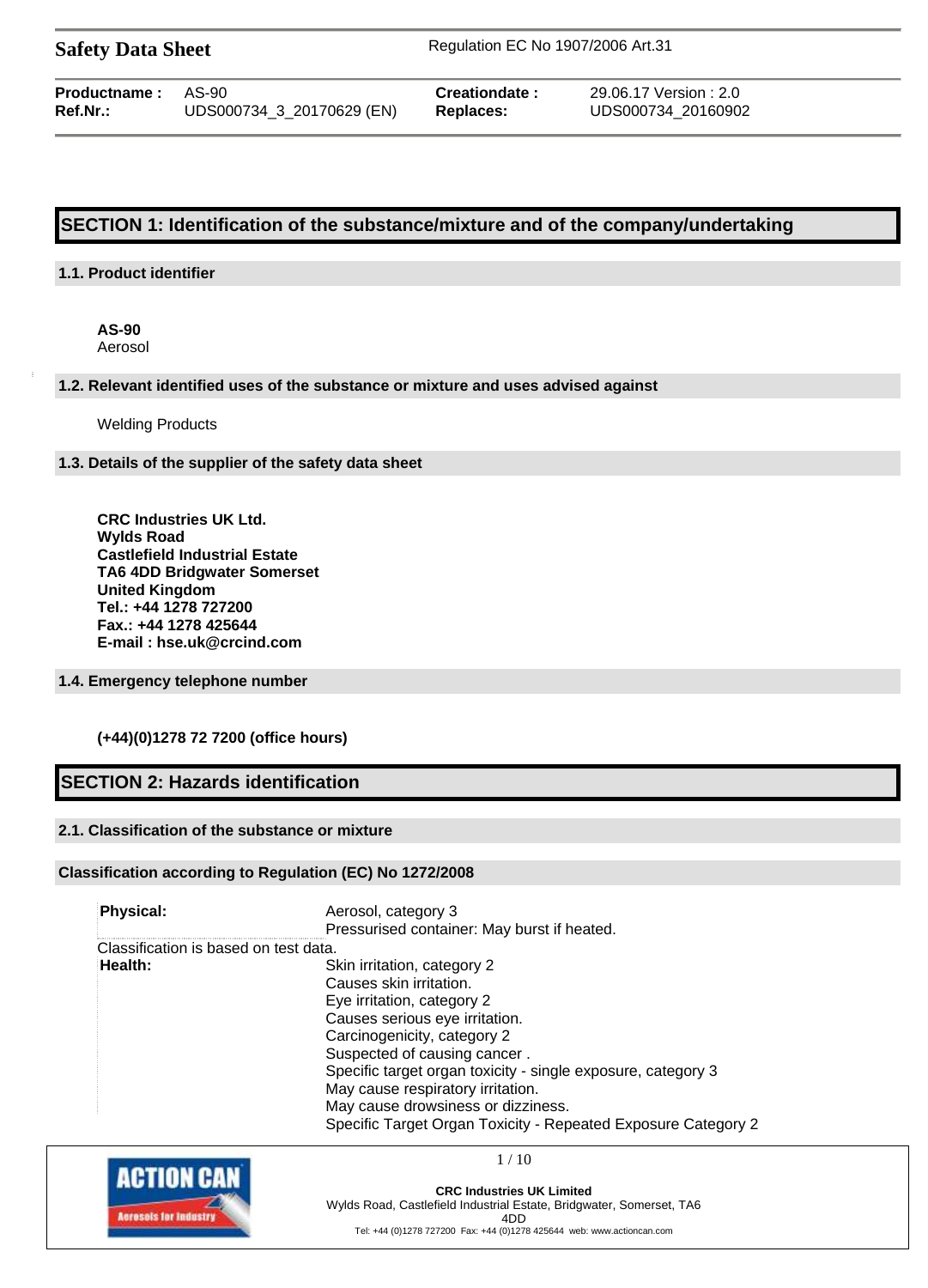| <b>Safety Data Sheet</b> |                           | Regulation EC No 1907/2006 Art.31 |                        |  |
|--------------------------|---------------------------|-----------------------------------|------------------------|--|
| Productname:             | AS-90                     | Creationdate:                     | 29.06.17 Version : 2.0 |  |
| $Ref.Nr.$ :              | UDS000734 3 20170629 (EN) | <b>Replaces:</b>                  | UDS000734 20160902     |  |

May cause damage to organs through prolonged or repeated exposure . Classification based on calculation method. **Environment:** Not classified Classification based on calculation method.

#### **2.2. Label elements**

# **Labelling according to Regulation (EC) No 1272/2008**

| <b>Product identifier:</b>  | Contains:<br>dichloromethane; methylene chloride                                                                                                                                                                                                                                                                                                                                                                                                                                                                                                         |
|-----------------------------|----------------------------------------------------------------------------------------------------------------------------------------------------------------------------------------------------------------------------------------------------------------------------------------------------------------------------------------------------------------------------------------------------------------------------------------------------------------------------------------------------------------------------------------------------------|
| Hazard pictogram(s):        |                                                                                                                                                                                                                                                                                                                                                                                                                                                                                                                                                          |
| Signal word:                | Warning                                                                                                                                                                                                                                                                                                                                                                                                                                                                                                                                                  |
| Hazard statement(s):        | H229: Pressurised container: May burst if heated.<br>H315 : Causes skin irritation.<br>H319 : Causes serious eye irritation.<br>H351: Suspected of causing cancer.<br>H335 : May cause respiratory irritation.<br>H336 : May cause drowsiness or dizziness.<br>H373 : May cause damage to organs through prolonged or repeated exposure                                                                                                                                                                                                                  |
| Precautionary statement(s): | P102: Keep out of reach of children.<br>P210 : Keep away from heat, hot surfaces, sparks, open flames and other<br>ignition sources. No smoking.<br>P211 : Do not spray on an open flame or other ignition source.<br>P251 : Do not pierce or burn, even after use.<br>P260 : Do not breathe dust/fume/gas/mist/vapours/spray.<br>P281 : Use personal protective equipment as required.<br>P308/313 : IF exposed or concerned: Get medical advice/attention.<br>P410/412 : Protect from sunlight. Do not expose to temperatures exceeding<br>50°C/122°F. |
|                             | P501-2 : Dispose of contents/container to an authorised waste collection point.                                                                                                                                                                                                                                                                                                                                                                                                                                                                          |

## **2.3. Other hazards**

No information available

# **SECTION 3: Composition/information on ingredients**

#### **3.1. Substances**

Not applicable.

## **3.2. Mixtures**

| <b>Hazardous ingredient</b>               | <b>Registration</b><br>number | CAS-<br>nr. | EC-nr | W/W<br>$\frac{0}{0}$ | Hazard Class and Category Hazard statement                                                                                                                                         | <b>Notes</b> |
|-------------------------------------------|-------------------------------|-------------|-------|----------------------|------------------------------------------------------------------------------------------------------------------------------------------------------------------------------------|--------------|
| <b>LARTION L.</b><br>crescis for industry |                               |             |       | 2/10<br>4DD          | <b>CRC Industries UK Limited</b><br>Wylds Road, Castlefield Industrial Estate, Bridgwater, Somerset, TA6<br>Tel: +44 (0)1278 727200 Fax: +44 (0)1278 425644 web: www.actioncan.com |              |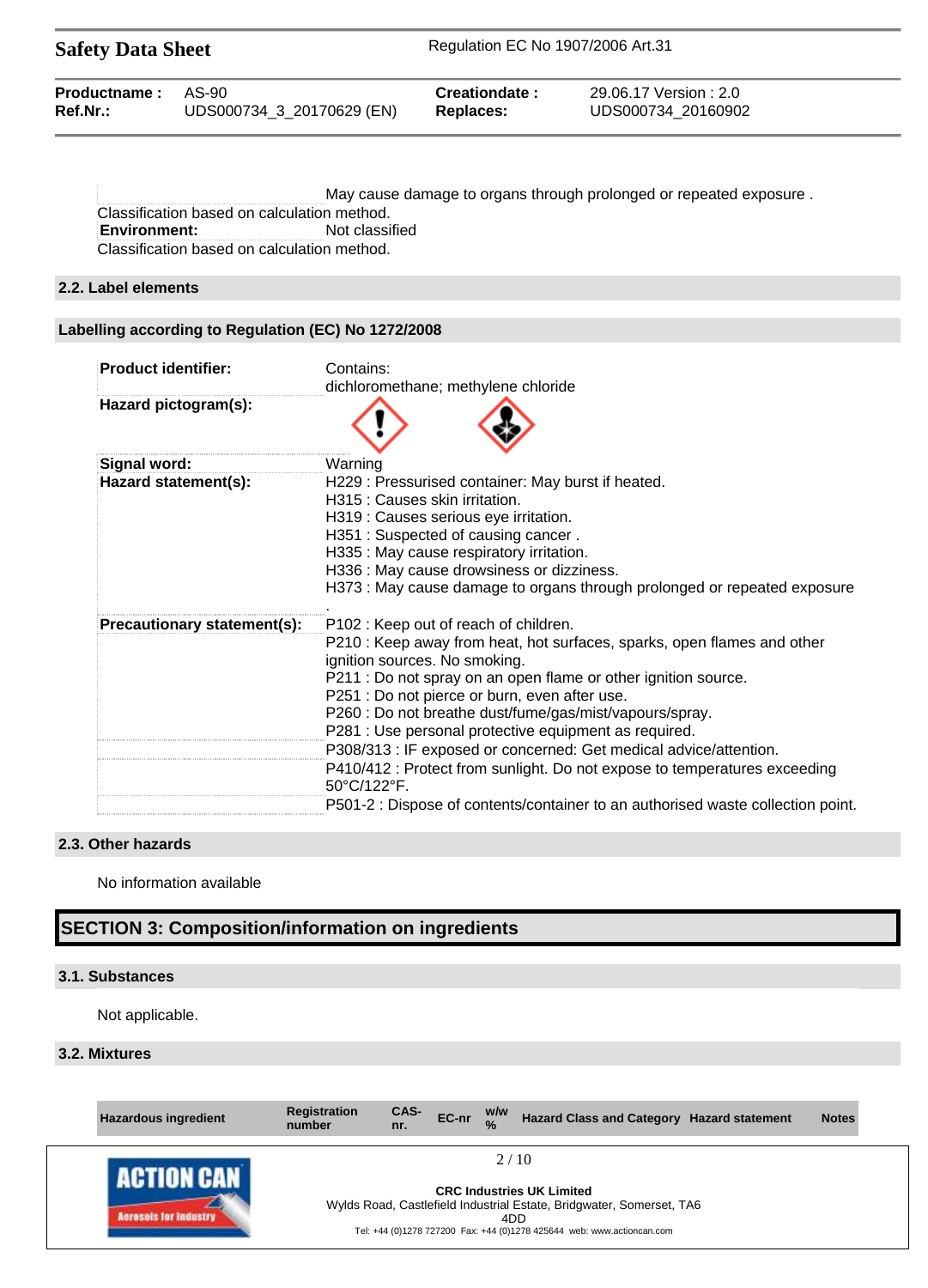| <b>Productname: AS-90</b> |                           | Creationdate: | 29.06.17 Version: 2.0 |
|---------------------------|---------------------------|---------------|-----------------------|
| $Ref.Nr.$ :               | UDS000734_3_20170629 (EN) | Replaces:     | UDS000734 20160902    |

| dichloromethane; methylene<br>chloride                                                                    | 01-2119480404-<br>41 | $75-09-$          | $200 -$<br>838-9 | 60-<br>100 | Carc. 2, Skin Irrit. 2, Eye Irrit.<br>$2$ , STOT SE 3 | H351, H315, H319, H336 |     |
|-----------------------------------------------------------------------------------------------------------|----------------------|-------------------|------------------|------------|-------------------------------------------------------|------------------------|-----|
| carbon dioxide                                                                                            |                      | $124 -$<br>$38-9$ | $204 -$<br>696-9 | $1 - 10$   | Press, Gas                                            | H <sub>280</sub>       | A.G |
| <b>Highly refined low mineral</b><br>oils/hydrocarbons                                                    |                      |                   |                  | $1 - 5$    | Asp. Tox. 1                                           | H <sub>304</sub>       |     |
| <b>Explanation notes</b>                                                                                  |                      |                   |                  |            |                                                       |                        |     |
| A: substance with Community workplace exposure limit                                                      |                      |                   |                  |            |                                                       |                        |     |
| G: exempted from the obligation to register in accordance with art. 2(7) of REACH Regulation No 1907/2006 |                      |                   |                  |            |                                                       |                        |     |

(\* Explanation phrases : see chapter 16)

# **SECTION 4: First aid measures**

### **4.1. Description of first aid measures**

| Contact with eyes: | If substance has got into eyes, immediately wash out with plenty of water<br>Seek medical advice                                                                                |
|--------------------|---------------------------------------------------------------------------------------------------------------------------------------------------------------------------------|
| Contact with skin: | Remove contaminated clothing immediately and drench affected skin with<br>plenty of water. Then wash with soap and water<br>Seek medical attention if irritation persists       |
| <b>Inhalation:</b> | Fresh air, keep warm and at rest.<br>If breathing is difficult give oxygen<br>Apply artificial respiration only if patient is not breathing<br>Seek immediate medical attention |
| : Ingestion        | Do not induce vomiting<br>Rinse mouth with water (do not swallow)<br>If swallowed seek medical advice immediately and show this container or<br>label.                          |

## **4.2. Most important symptoms and effects, both acute and delayed**

| Inhalation:          | May cause irritation.<br>High concentrations may cause narcotic effects.<br>Symptoms: sore throat, cough, shortness of breath, severe breathing<br>difficulties, headache          |
|----------------------|------------------------------------------------------------------------------------------------------------------------------------------------------------------------------------|
| Ingestion :          | After vomiting of swallowed product aspiration into lungs is likely. Solvents<br>may induce chemical pneumonia.<br>Symptoms : abdominal pain, dizziness, diarrhea, cough, headache |
| <b>Skin contact:</b> | May cause irritation.<br>Prolonged skin contact will result in defatting of the skin, leading to irritation,<br>and in some cases, dermatitis<br>Symptoms: redness and pain        |
| Eve contact :        | May cause irritation.<br>Symptoms: redness and pain                                                                                                                                |

# **4.3. Indication of any immediate medical attention and special treatment needed**

| <b>General Advice :</b> | If any symptoms should occur, seek medical advice.                     |
|-------------------------|------------------------------------------------------------------------|
|                         | If you feel unwell, seek medical advice (show the label where possible |
|                         | Methylene chloride is classified as carcinogenic Cat.2                 |



 $3/10$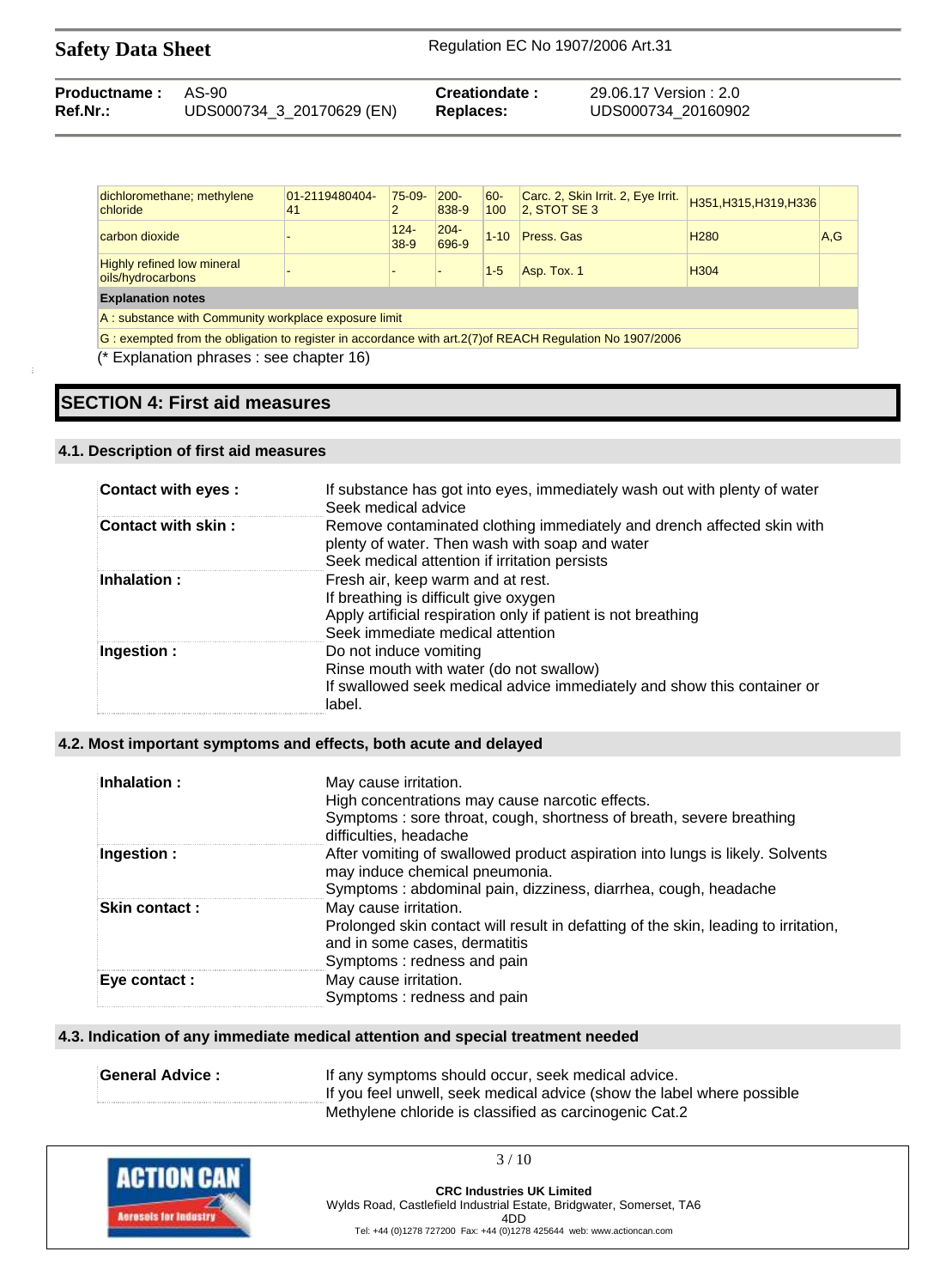| <b>Safety Data Sheet</b> |  |
|--------------------------|--|
|--------------------------|--|

**Safety Data Sheet** Regulation EC No 1907/2006 Art.31

| <b>Productname: AS-90</b> | UDS000734_3_20170629 (EN) | Creationdate :   | 29.06.17 Version : 2.0 |
|---------------------------|---------------------------|------------------|------------------------|
| Ref.Nr.:                  |                           | <b>Replaces:</b> | UDS000734 20160902     |
|                           |                           |                  |                        |

In case of repeated exposures, regular medical examination is advised

# **SECTION 5: Firefighting measures**

## **5.1. Extinguishing media**

foam, carbon dioxide or dry agent

### **5.2. Special hazards arising from the substance or mixture**

Aerosols may explode if heated above 50°C Forms hazardous decomposition products CO,CO2,HCl chlorinated compounds

### **5.3. Advice for firefighters**

Keep container(s) exposed to fire cool, by spraying with water In case of fire, do not breathe fumes Substance evolves toxic fumes, wear self-contained breathing apparatus

# **SECTION 6: Accidental release measures**

# **6.1. Personal precautions, protective equipment and emergency procedures**

Shut off all ignition sources Ensure adequate ventilation Wear suitable protective clothing and gloves.

#### **6.2. Environmental precautions**

Do not allow to enter public sewers and watercourses

# **6.3. Methods and material for containment and cleaning up**

Absorb spillage in suitable inert material Wash spill site with water and detergent

# **6.4. Reference to other sections**

For further information see section 8

# **SECTION 7: Handling and storage**

## **7.1. Precautions for safe handling**

Keep away from heat and sources of ignition



4 / 10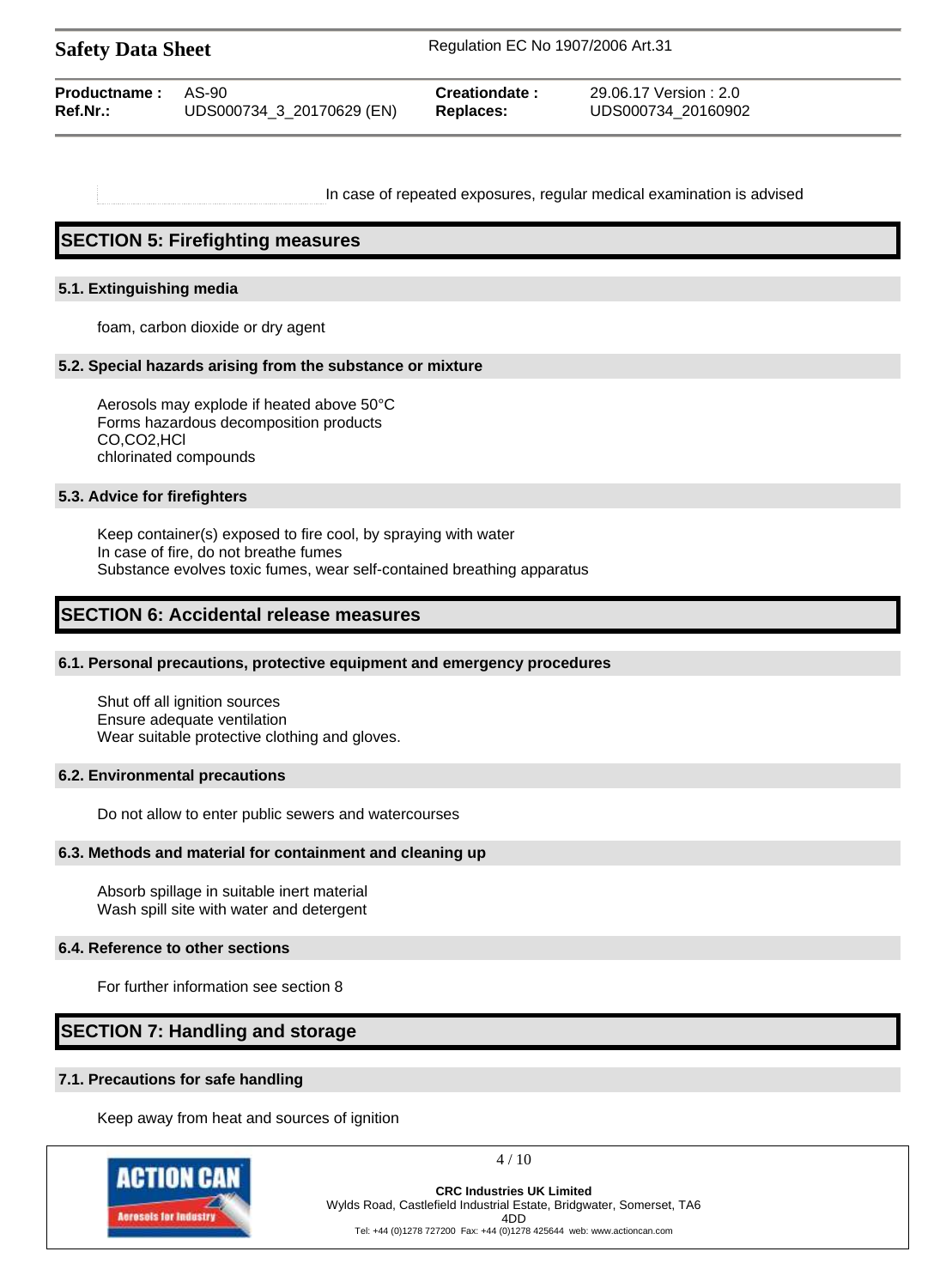**Safety Data Sheet** Regulation EC No 1907/2006 Art.31

| <b>Productname: AS-90</b> | UDS000734_3_20170629 (EN) | Creationdate: | 29.06.17 Version : 2.0 |
|---------------------------|---------------------------|---------------|------------------------|
| $Ref.Nr.$ :               |                           | Replaces:     | UDS000734 20160902     |
|                           |                           |               |                        |

Take precautionary measures against static discharges Equipment should be earthed Use explosion-proof electrical/ventilating/lighting/.../equipment. Use only non-sparking tools. Do not breathe aerosols or vapours. Ensure adequate ventilation Avoid contact with skin and eyes. Wash thoroughly after use Wear protective gloves/protective clothing/eye protection/face protection.

### **7.2. Conditions for safe storage, including any incompatibilities**

Pressurized container : protect from sunlight and do not expose to temperatures exceeding 50°C. Keep in a cool, dry, well ventilated place Keep out of reach of children.

# **7.3. Specific end use(s)**

# Welding Products

# **SECTION 8: Exposure controls/personal protection**

### **8.1. Control parameters**

# **Exposure limits :**

| <b>Hazardous ingredient</b>                                 | CAS-nr.   | method      |            |
|-------------------------------------------------------------|-----------|-------------|------------|
| <b>EU established exposure limits:</b>                      |           |             |            |
| carbon dioxide                                              | 124-38-9  | <b>TWA</b>  | 9000 mg/m3 |
|                                                             |           | <b>STEL</b> | 1800 mg/m3 |
| dichloromethane; methylene chloride                         | $75-09-2$ | <b>TWA</b>  | $100$ ppm  |
|                                                             |           | <b>STEL</b> | $200$ ppm  |
| <b>National established exposure limits, United Kingdom</b> |           |             |            |
| carbon dioxide                                              | 124-38-9  | <b>TWA</b>  | 5000 ppm   |
|                                                             |           | <b>STEL</b> | 15000 ppm  |
| dichloromethane; methylene chloride                         | $75-09-2$ | <b>TWA</b>  | $100$ ppm  |
|                                                             |           | <b>STEL</b> | 300 ppm    |

#### **8.2. Exposure controls**

| Control procedures :        | Ensure adequate ventilation<br>Keep away from heat and sources of ignition                                        |
|-----------------------------|-------------------------------------------------------------------------------------------------------------------|
| <b>Personal protection:</b> | Take precautions to avoid contact with skin and eyes when handling the<br>product.<br>Ensure adequate ventilation |
| inhalation:                 | In case of insufficient ventilation, wear suitable respiratory equipment.                                         |
| hands and skin:             | Wear suitable protective gloves<br>The breakthrough time of the glove should be longer than the total duration of |



**CRC Industries UK Limited** Wylds Road, Castlefield Industrial Estate, Bridgwater, Somerset, TA6 4DD Tel: +44 (0)1278 727200 Fax: +44 (0)1278 425644 web: www.actioncan.com

5 / 10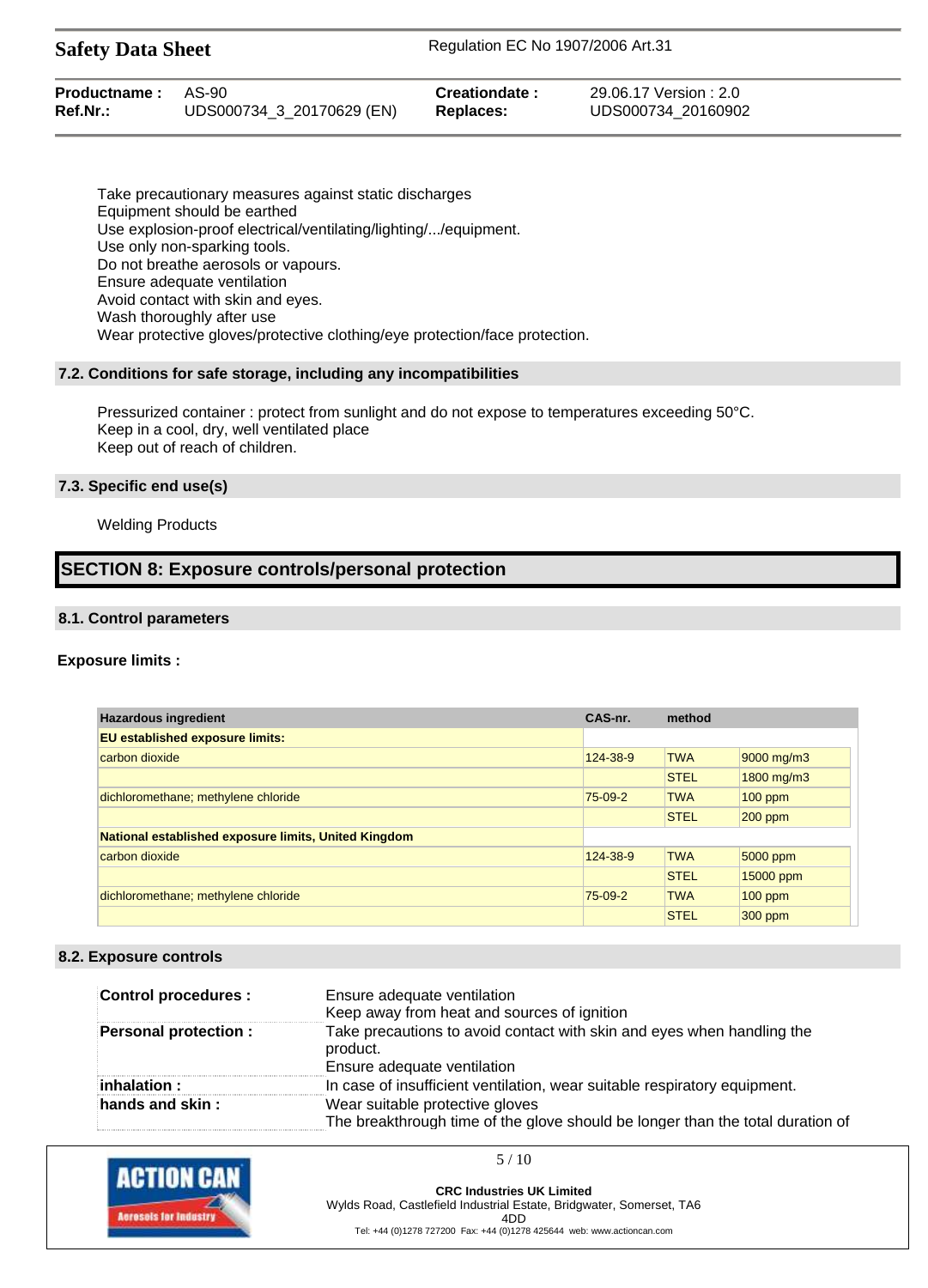| <b>Safety Data Sheet</b> |                           | Regulation EC No 1907/2006 Art.31 |                        |  |
|--------------------------|---------------------------|-----------------------------------|------------------------|--|
| Productname:             | AS-90                     | Creationdate:                     | 29.06.17 Version : 2.0 |  |
| Ref.Nr.:                 | UDS000734_3_20170629 (EN) | <b>Replaces:</b>                  | UDS000734 20160902     |  |

| product use. If work lasts longer than the breakthrough time, gloves should be |                                          |
|--------------------------------------------------------------------------------|------------------------------------------|
|                                                                                | changed part-way through.                |
| Recommended gloves:                                                            | (butyl rubber)                           |
| eves :                                                                         | Wear safety eyewear according to EN 166. |

# **SECTION 9: Physical and chemical properties**

# **9.1. Information on basic physical and chemical properties**

| (for aerosols data for the product without propellant) |
|--------------------------------------------------------|
| Liquid.                                                |
| Yellow.                                                |
| Characteristic odor.                                   |
| Not applicable.                                        |
| Not available.                                         |
| Not available.                                         |
| <b>Explosion limits: upper limit: Not available.</b>   |
| Not available.                                         |
| Not available.                                         |
| 1.295 g/cm3 ( $@$ 20 $°C$ ).                           |
| Insoluble in water                                     |
| Not available.                                         |
| Not available.                                         |
|                                                        |

# **9.2. Other information**

# **SECTION 10: Stability and reactivity**

#### **10.1. Reactivity**

No hazardous reactions known if used for its intended purpose

## **10.2. Chemical stability**

Stable

## **10.3. Possibility of hazardous reactions**

No hazardous reactions known if used for its intended purpose

#### **10.4. Conditions to avoid**

Pressurized container : protect from sunlight and do not expose to temperatures exceeding 50°C. Avoid overheating

#### **10.5. Incompatible materials**

Strong oxidising agent



 $6/10$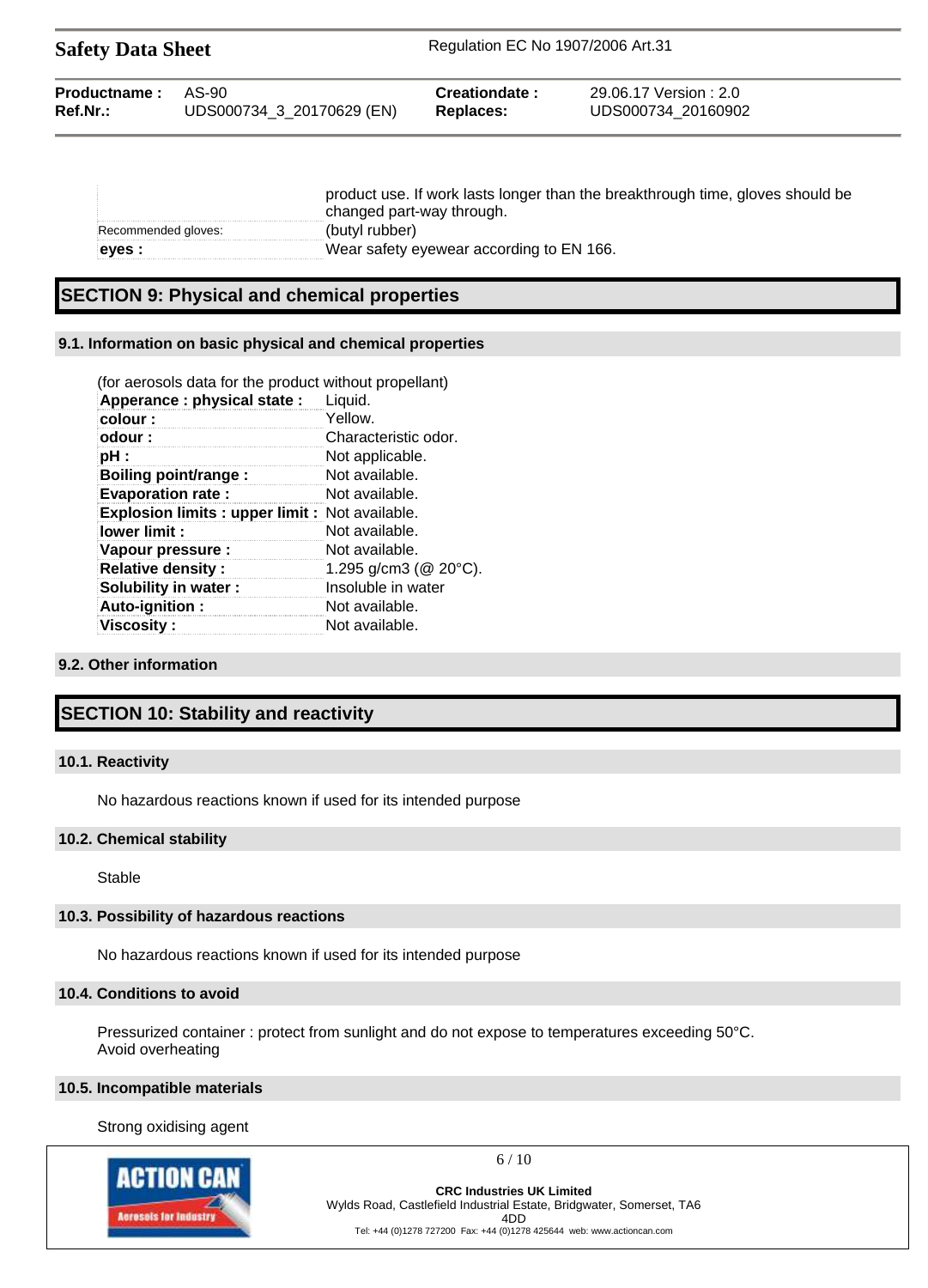| <b>Safety Data Sheet</b> |  |  |
|--------------------------|--|--|
|--------------------------|--|--|

| <b>Productname: AS-90</b> |                           | Creationdate: | 29.06.17 Version : 2.0 |
|---------------------------|---------------------------|---------------|------------------------|
| <b>Ref.Nr.:</b>           | UDS000734_3_20170629 (EN) | Replaces:     | UDS000734 20160902     |

# **10.6. Hazardous decomposition products**

CO,CO2,HCl traces of chlorine and phosgene

# **SECTION 11: Toxicological information**

## **11.1. Information on toxicological effects**

| acute toxicity:                                               | based on available data the classification criteria are not met         |
|---------------------------------------------------------------|-------------------------------------------------------------------------|
| skin corrosion/irritation:                                    | Causes skin irritation.                                                 |
| serious eye damage/irritation: Causes serious eye irritation. |                                                                         |
| respiratory or skin<br>sensitisation:                         | based on available data the classification criteria are not met         |
| germ cell mutagenicity:                                       | based on available data the classification criteria are not met         |
| carcinogenicity:                                              | Suspected of causing cancer.                                            |
| toxicity for reproduction:                                    | based on available data the classification criteria are not met         |
| <b>STOT-single exposure:</b>                                  | May cause respiratory irritation.<br>May cause drowsiness or dizziness. |
| <b>STOT repeated exposure:</b>                                | May cause damage to organs through prolonged or repeated exposure.      |
| aspiration hazard:                                            | based on available data the classification criteria are not met         |

#### **Information on likely routes of exposure:**

| Inhalation:           | May cause irritation.                                                                                           |
|-----------------------|-----------------------------------------------------------------------------------------------------------------|
|                       | High concentrations may cause narcotic effects.                                                                 |
| Ingestion :           | After vomiting of swallowed product aspiration into lungs is likely. Solvents<br>may induce chemical pneumonia. |
| <b>Skin contact :</b> | Irritating to skin                                                                                              |
| Eye contact :         | Irritating to eyes                                                                                              |

# **Toxicological data :**

| 75-09-2 | LD50 oral rat | $>$ 2000 mg/kg                                                                                                                  |
|---------|---------------|---------------------------------------------------------------------------------------------------------------------------------|
|         |               | $>$ 2000 mg/kg                                                                                                                  |
|         |               | LD50 derm.rat<br>All the second contracts are contracted by the contracted and contract the second state of the second state of |

May cause damage to organs through prolonged or repeated exposure . Methylene chloride is classified as carcinogenic Cat.2

# **SECTION 12: Ecological information**

# **12.1. Toxicity**

Not classified

# **Ecotoxicological data:**



7 / 10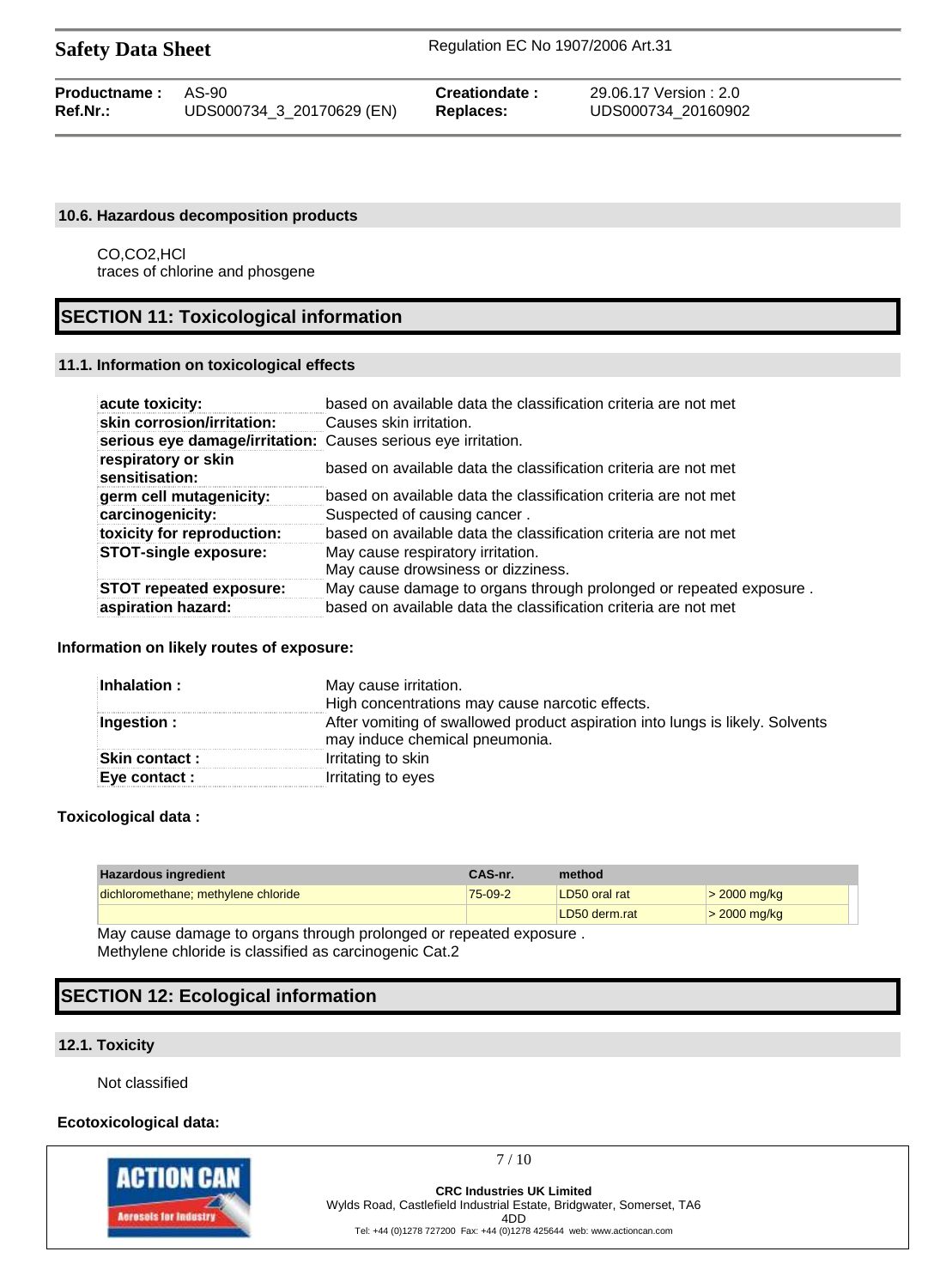| <b>Safety Data Sheet</b> | Regulation EC No 1907/2006 Art.31 |
|--------------------------|-----------------------------------|
|                          |                                   |

| <b>Productname: AS-90</b> |                           | Creationdate: | 29.06.17 Version : 2.0 |
|---------------------------|---------------------------|---------------|------------------------|
| Ref.Nr.:                  | UDS000734 3 20170629 (EN) | Replaces:     | UDS000734 20160902     |

| Hazardous ingredient                | CAS-nr. | method       |                   |
|-------------------------------------|---------|--------------|-------------------|
| dichloromethane; methylene chloride | 75-09-2 | IC50 algae   | $>662$ mg/l       |
|                                     |         | LC50 fish    | $193$ mg/l        |
|                                     |         | EC50 daphnia | $27 \text{ mg}/l$ |

## **12.2. Persistence and degradability**

No information available

# **12.3. Bioaccumulative potential**

No information available

## **12.4. Mobility in soil**

Insoluble in water

# **12.5. Results of PBT and vPvB assessment**

No information available

#### **12.6. Other adverse effects**

No information available

# **SECTION 13: Disposal considerations**

# **13.1. Waste treatment methods**

| <b>Product:</b>                | This material and its container must be disposed of in a safe way.<br>Do not discharge into drains or the environment, dispose to an authorised<br>waste collection point. |
|--------------------------------|----------------------------------------------------------------------------------------------------------------------------------------------------------------------------|
| <b>Contaminated packaging:</b> | Disposal should be in accordance with local, state or national legislation                                                                                                 |

# **SECTION 14: Transport information**

# **14.1. UN number**

UN-number : 1950

# **14.2. UN proper shipping name**

Proper shipping name: AEROSOLS

# **14.3. Transport hazard class(es)**



8 / 10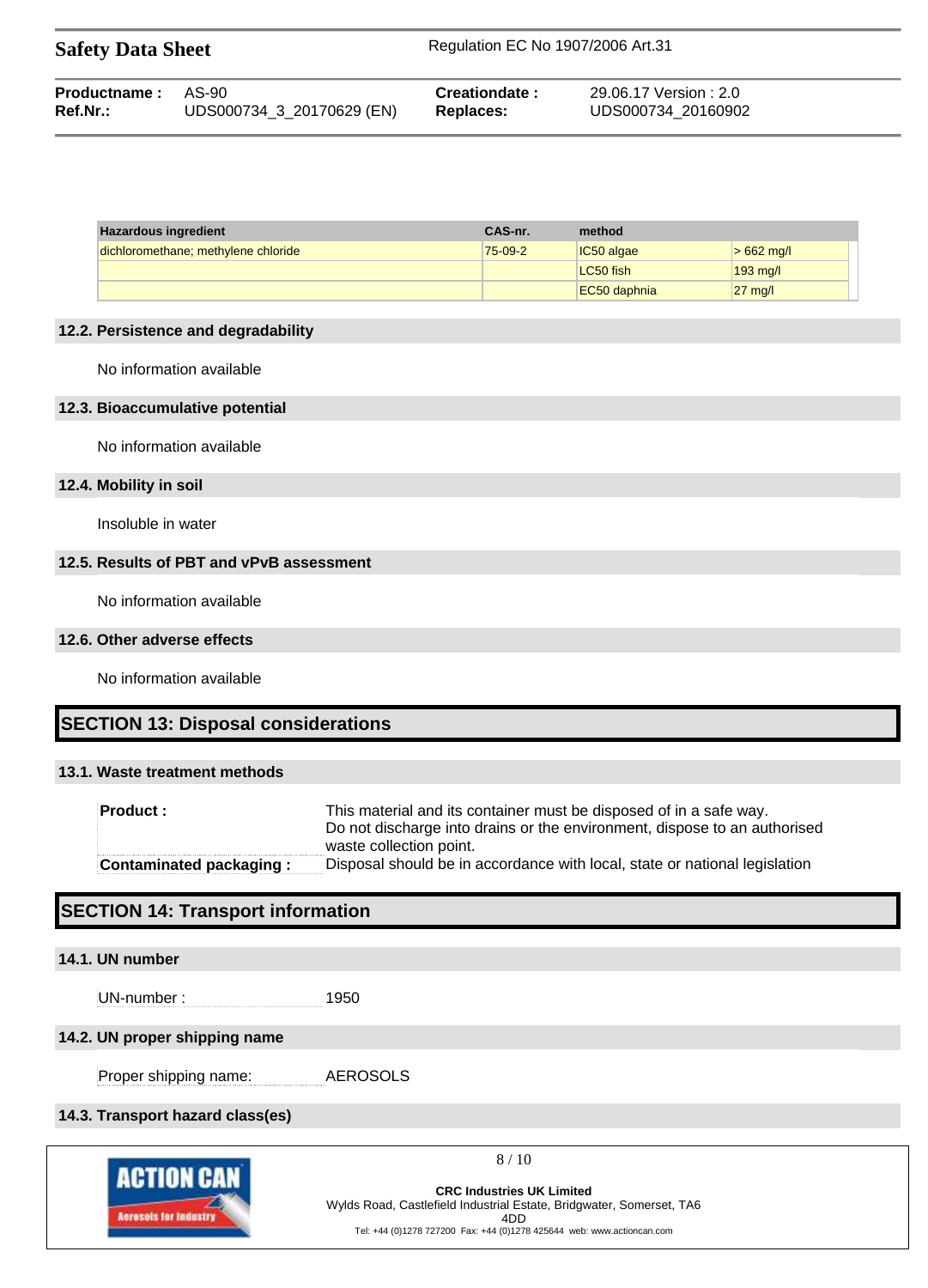| <b>Safety Data Sheet</b> |                           | Regulation EC No 1907/2006 Art.31 |                        |  |
|--------------------------|---------------------------|-----------------------------------|------------------------|--|
| Productname:             | AS-90                     | Creationdate:                     | 29.06.17 Version : 2.0 |  |
| Ref.Nr.:                 | UDS000734 3 20170629 (EN) | <b>Replaces:</b>                  | UDS000734 20160902     |  |

| Class:                            | 22  |
|-----------------------------------|-----|
| Subsidiary risk:                  | 6.1 |
| ADR/RID - Classification code: 5T |     |

#### **14.4. Packing group**

Packing group: Not applicable.

### **14.5. Environmental hazards**

| ADR/RID - Environmentally<br>hazardous:   | No |
|-------------------------------------------|----|
| IMDG - Marine pollutant:                  | N٥ |
| IATA/ICAO - Environmentally<br>hazardous: | No |
|                                           |    |

### **14.6. Special precautions for user**

| ADR/RID - Tunnelcode: | (D)        |
|-----------------------|------------|
| IMDG - Ems:           | $F-D. S-U$ |
| IATA/ICAO - PAX:      | 203        |
| IATA/ICAO - CAO       | 203        |

#### **14.7. Transport in bulk according to Annex II of MARPOL and the IBC Code**

Not applicable.

# **SECTION 15: Regulatory information**

#### **15.1. Safety, health and environmental regulations/legislation specific for the substance or mixture**

The Safety Data Sheet is compiled according to the current European requirements. Regulation (EC) No 1907/2006 (REACH) Regulation (EC) No 1272/2008 (CLP) Dir. 2013/10/EU, 2008/47/EC amendment of the aerosol dispenser directive 75/324/EEC.

# **15.2. Chemical safety assessment**

No information available

# **SECTION 16: Other information**

\*Explanation hazard statements: H280 : Contains gas under pressure; may explode if heated.

- H304 : May be fatal if swallowed and enters airways.
	- H315 : Causes skin irritation.
	- H319 : Causes serious eye irritation.
	- H336 : May cause drowsiness or dizziness.



9 / 10